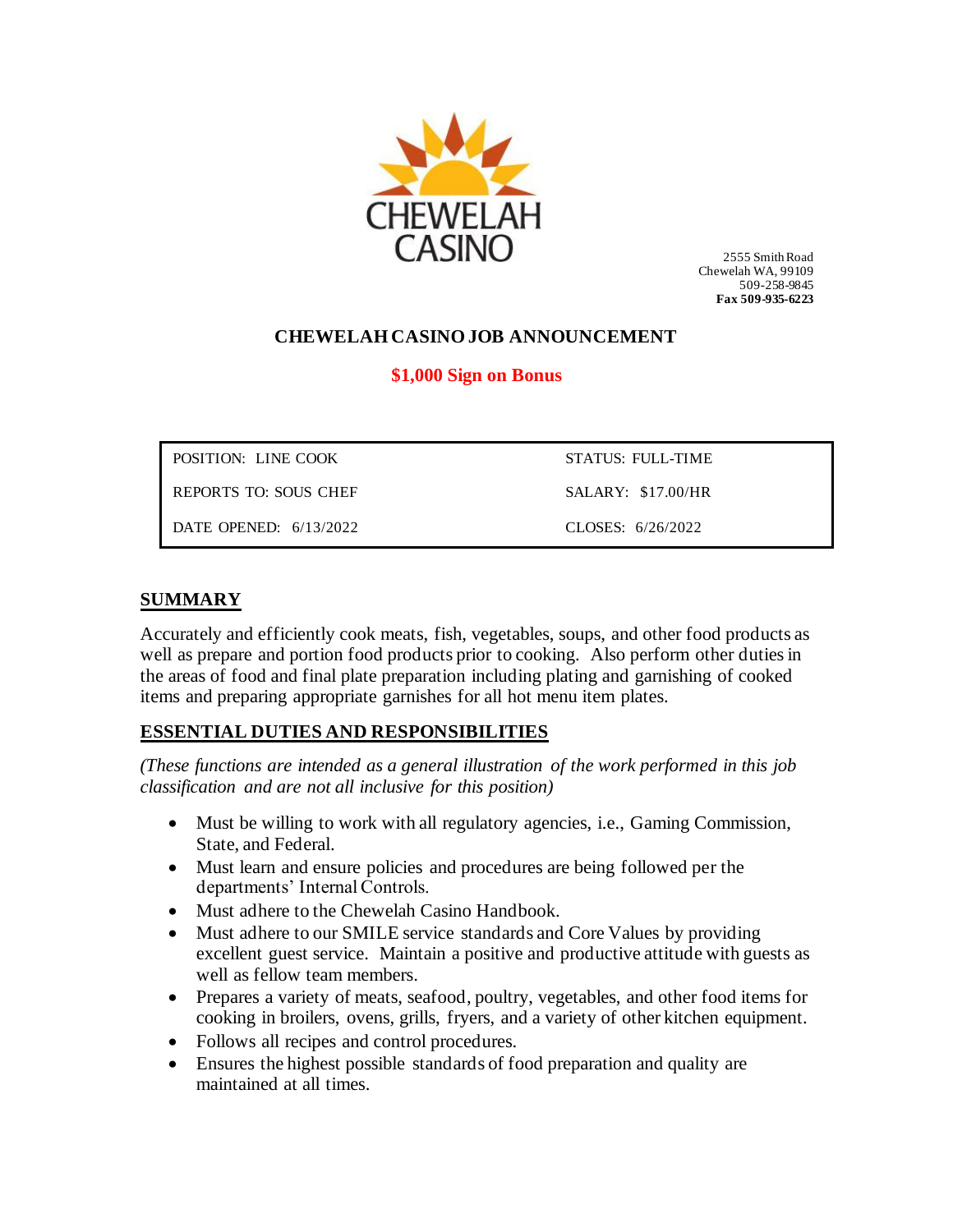- Performs as a team member with Cooks, Dishwashers, Supervisors, Servers, Utility, and pertinent company team members in producing a smooth and efficiently run operation on a scheduled shift.
- Assists in food prep assignments during off-peak periods as needed.
- Stocks and maintains sufficient levels of food products at line stations to assure a smooth service period.
- Maintains a clean and sanitary work area at all times in full accordance with State Health Regulations.
- Observes safety and security procedures. Determines appropriate action beyond guidelines. Reports potentially unsafe conditions. Uses equipment and materials properly.
- Stay up to date on current Casino promotions and events to inform guests.
- Assist in maintaining floor security by notifying Management and Security of suspicious activity.
- Facilitates the flow of information by attending regularly scheduled departmental meetings.
- Must be able to work shift work, holidays, weekends, and special events.
- Other duties as assigned.

# **GENERAL CONDITIONS**

Must have ability to:

- Communicate effectively with all levels of team members, guests, and outside contacts.
- Work effectively in a fast-paced environment.
- Move around all work areas effectively and efficiently
- Able to work periodically under conditions of extreme urgency (creating higher levels of job stress)

## **JOB QUALIFICATIONS**

- Minimum one year previous cooking experience preferred.
- Excellent guest service skills.
- Ability to be a team player
- Ability to work independently and use good judgment.
- Must be able to multi-task
- Must obtain a food handlers card within 30 days of employment and keep it current.

## **PHYSICAL DEMANDS**

The physical demands described here are representative of those that must be met by a team member to successfully perform the essential functions of this job. Reasonable accommodations may be made to enable individuals with disabilities to perform the essential functions.

While performing the duties of this Job, the team member is regularly required to talk or hear. The team member is frequently required to walk and stand for long periods of time. The team member is occasionally required to climb or balance; stoop, kneel, crouch, or